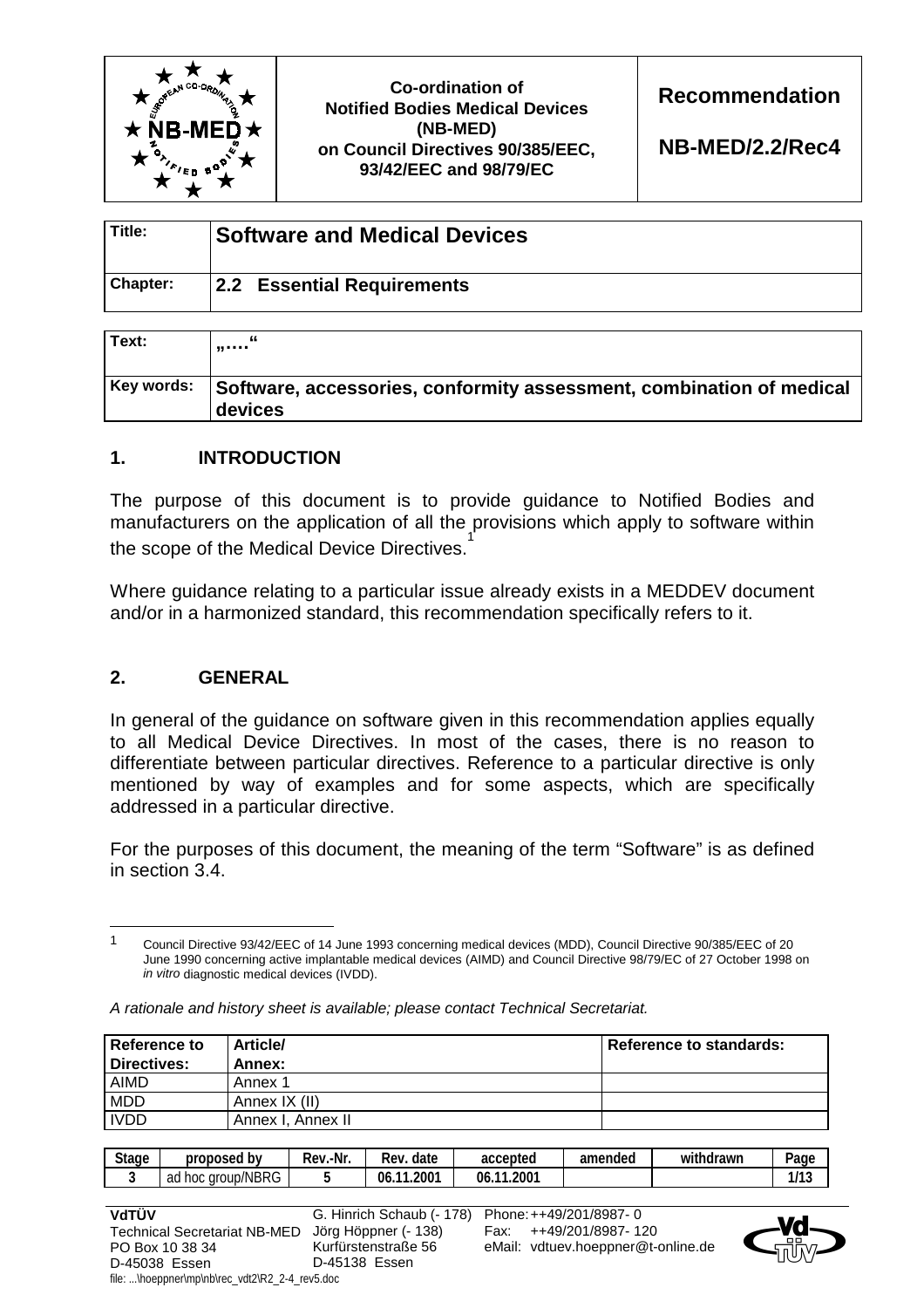

# **3. APPLICATION**

#### **3.1 Decision on whether particular software must be CE marked under the Medical Devices Directives**

The manufacturer must decide whether particular software needs to be "CE" marked, and should be able to justify that decision.

Depending on the use intended by the manufacturer and the manner in which the product is placed on the market, the software can be

- a) a medical device or an accessory to a medical device, which must be CE-Marked, or
- b) a component and integral part of a medical device, which cannot be CE marked in its own right, but which is covered by the conformity assessment of the medical device of which it forms a part or
- c) none of the above and therefore not covered by the Medical Devices Directives.

Sections 3.1.1, 3.1.2 and 3.1.3 below give guidance on the particular application, basic decisions to be taken when consideration CE-marking of software and give examples.

#### **3.1.1. Software which is a medical device or an accessory to a medical device**

(i) Software as medical device.

 Where software is regarded as a medical device or an accessory to a medical device in its own right, it falls within the definition of "active medical device" given in the Medical Devices Directive and Active Implantable Medical Device Directive. This is because operation of software depends on electrical energy and software acts by converting this energy by means of interfaces and/or actuators, which are parts of the [same] programmable electrical medical system.

(ii) Classification of software.

 Software, which is intended to control a device or influence the functions of a device falls automatically in the same class. Software intended as an accessory to a medical device under the Medical Device Directives should be classified separately from the device with which it is used.

| <b>Stage</b> | b٧<br>proposed                        | .-Nr<br>-<br>Rev | date<br>Rev              | accepted               | amended | $\cdots$<br>withdrawn | Paɑe            |
|--------------|---------------------------------------|------------------|--------------------------|------------------------|---------|-----------------------|-----------------|
|              | $\sqrt{2}$<br>hoc<br>aroup/NBRG<br>ad |                  | 2001<br>$\sim$<br>06<br> | $1.200-$<br>06.<br>- 4 |         |                       | ว11 ว<br>21 I J |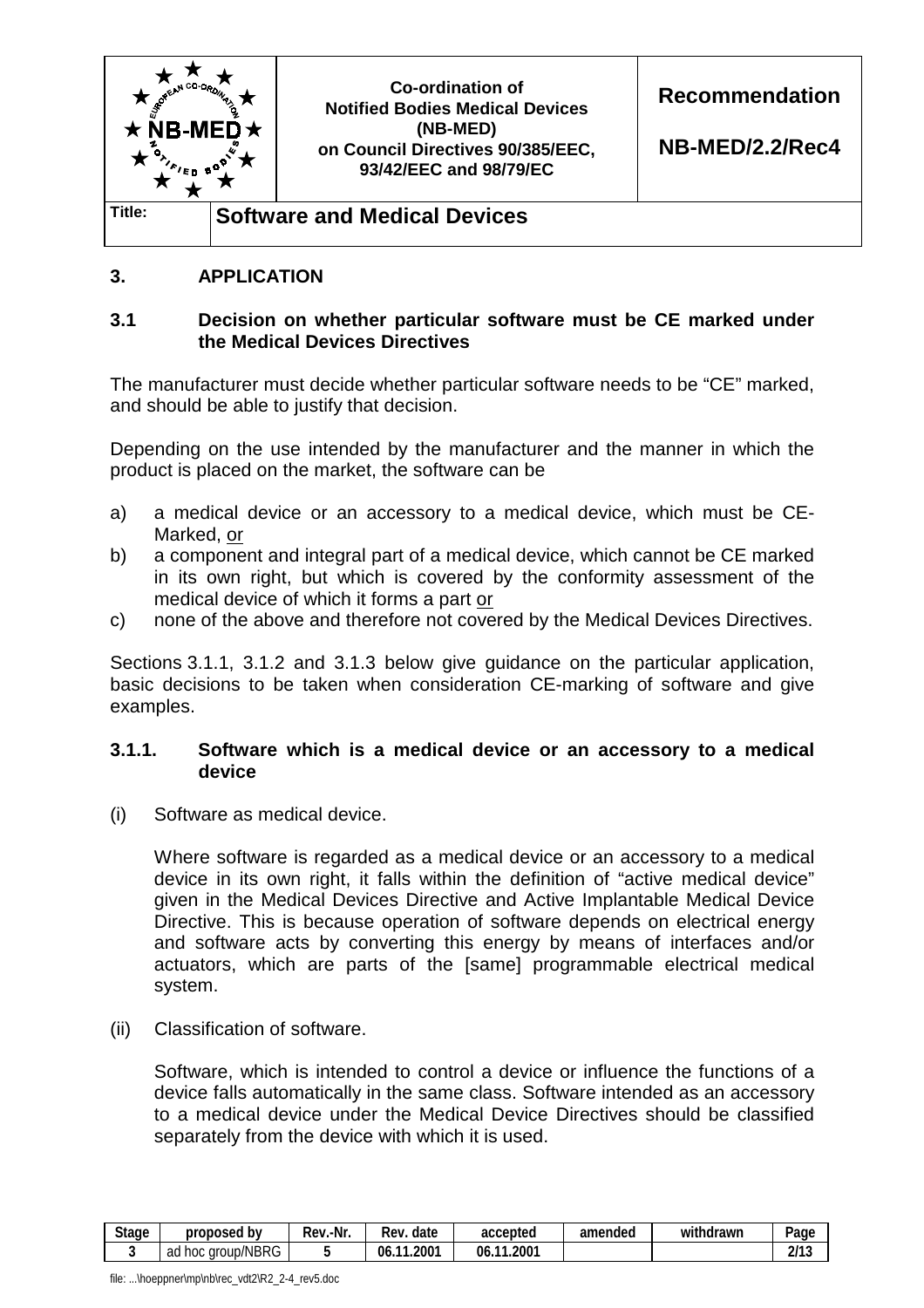

(iii) Circumstances under which software is regarded as a medical device.

 Software is regarded as a medical device when one or more of the circumstances given at (a) to (d) apply:

(a) The software is for a purpose explicitly mentioned in a Medical Device Directive.

Example 1: software designated specifically within the In Vitro Diagnostic Medical Device Directive for evaluating the risk of trisomy 21<sup>2</sup>.

 Example 2: Software used for the proper functioning of the programming and control of active implantable medical devices as specified in directive 90/385/EEC,<br>Annex 1, Essential Requirement 9 (7<sup>th</sup> dash). This includes the software embedded in the implanted pulse generator and the software used by external devices such as programmers to support the operation of the implanted device.

(b) The software is intended to control or influence the functioning of a medical device

 Example 3: software for dose planning with a view to control the setting of oncology treatment devices<sup>3</sup>

(c) The software is intended for the analysis of patient data generated by a medical device with a view to diagnosis and monitoring<sup>4</sup>.

| Example 4: | for analysis of stored long duration cardiac signal from a Holter ECG.                                                              |
|------------|-------------------------------------------------------------------------------------------------------------------------------------|
| Example 5: | for diagnostic image processing.                                                                                                    |
| Example 6: | for correlating or physical measurements or signals to clinical or analytical<br>results such as for IVD instruments.               |
| Example 7: | for calculating, estimating, modelling or predicting surgical placements or<br>dosimetry regimes.                                   |
| Example 8: | long term comparative monitoring of stored images for oncological diagnosis.                                                        |
| Example 9: | software for the measurement/calculation of anatomical sites of the body with<br>a view of an irradiation or surgical intervention. |

(d) The software is intended for use for/by patients to diagnose or treat a physical or mental condition or disease

Example 10: diagnostic test equipment intended for Alzheimer syndrome determination or, Example 11: diagnostic equipment intended for diagnosis of paediatric Attention Deficit Hyperactivity Disorder (ADHD)

<sup>4</sup> Article 1 section 2 (a) 1. Indent & 2. Indent

| <b>Stage</b> | proposed<br>. bv             | .-Nr.<br>Rev. | -<br>date<br>Rev               | accepted                               | amended | .<br>withdrawn | -<br>Page |
|--------------|------------------------------|---------------|--------------------------------|----------------------------------------|---------|----------------|-----------|
|              | /NBRG<br>aroup/<br>ad<br>hoc |               | .200 <sup>1</sup><br>06<br>. . | $.200^{\circ}$<br>$\overline{A}$<br>06 |         |                | 3/13      |

file: ...\hoeppner\mp\nb\rec\_vdt2\R2\_2-4\_rev5.doc

<sup>2</sup> Article 1 section 2 (b) and IVDD directive Annex II list B products<br>3 Article 1 section 2 (a) 8 Appex IV rule #9 and #10 in the MDD

Article 1 section 2 (a) & Annex IX rule #9 and #10 in the MDD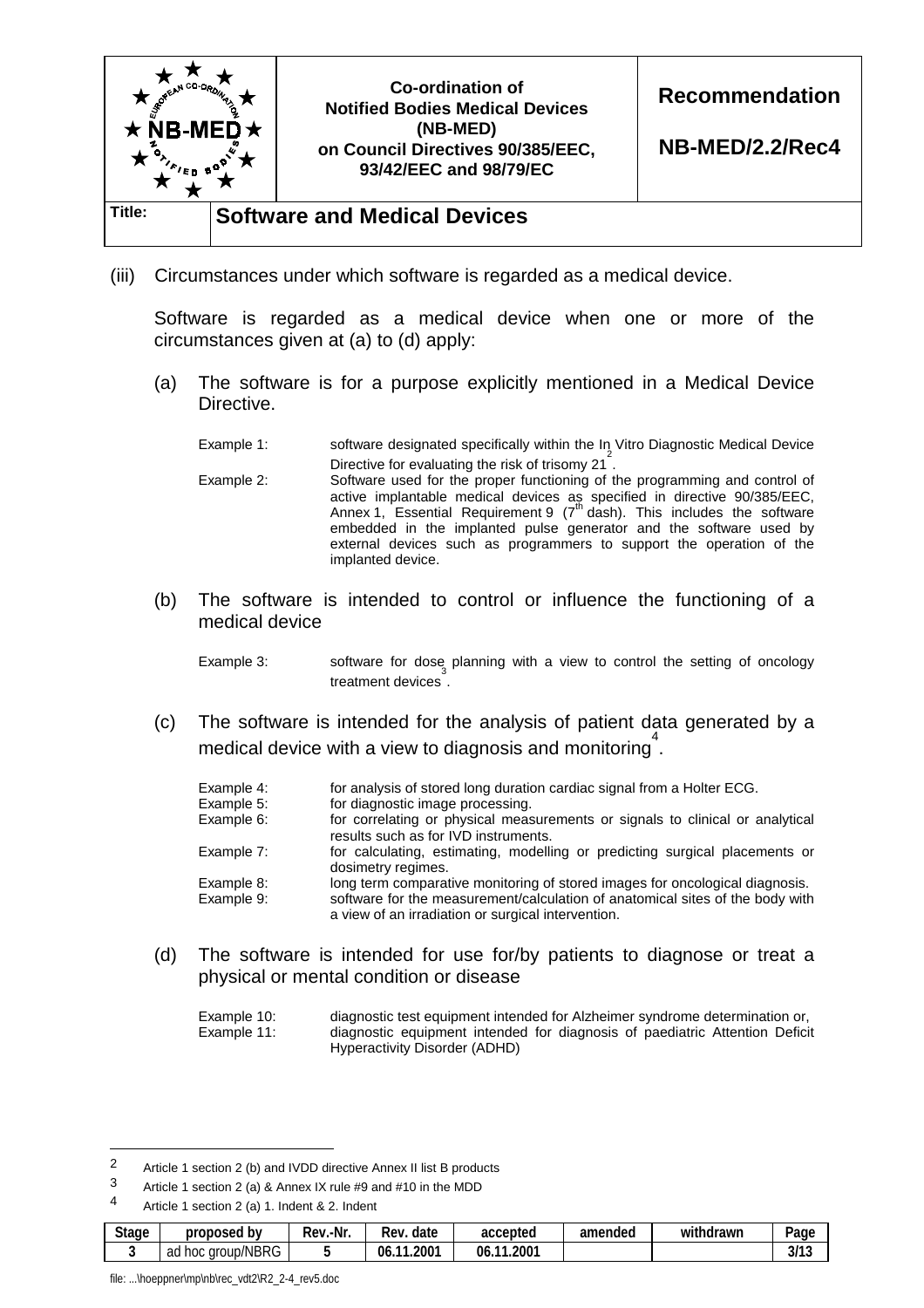

# **3.1.2. Software which is a component and integral5 part of a medical device**

Software, which is a component and integral part, is not regarded as a medical device in its own right and therefore cannot be CE-marked.

Example 12: software built into and controlling the functions of a medical device such as a ventilator, patient cardiac monitor, infusion pump, blood pressure measuring device, transcutanious blood gas monitor etc.

The conformity assessment procedure of the medical device of which it forms a part includes the software just as it should include all the other components of the medical device.

#### **3.1.3. Software which is not covered by the Medical Devices Directives**

In some cases, software does not fall within the definitions of a medical device or an accessory given in Article 1 of the Directives. It also does not form a component and integral part of a medical device. The Medical Device Directives do therefore, not cover it.

| Example 13: | Software to be used for the administrative handling of patients. Related data<br>such as laboratory information system.                                                                                                                                                                                                                                               |
|-------------|-----------------------------------------------------------------------------------------------------------------------------------------------------------------------------------------------------------------------------------------------------------------------------------------------------------------------------------------------------------------------|
| Example 14: | Software to be used for the education of medical doctors (ex. continuing<br>education software on CDs containing state of the art medical information)                                                                                                                                                                                                                |
| Example 15: | Software used for or assisting in general maintenance of medical devices or<br>components of medical devices (e.g. parts lists, service diagrams, expert<br>servicing systems)                                                                                                                                                                                        |
| Example 16: | Software used as a tool within the overall design and manufacturing<br>processes of the medical device. (e.g. compilers, CM systems, MRP,<br>production control, inventory control, SPC etc.)                                                                                                                                                                         |
| Example 17: | A proprietary 'Operating System', support or system software would not<br>normally be considered a medical device. Rather, it would simply be specified<br>within the instructions for use of a medical device as one of the requirements<br>for the intended use of the device, and the validation of the medical device<br>should cover the necessary compatibility |

<sup>5</sup> MDD Article 1 section 2 (b) and IVDD directive Annex II list B products

| <b>Stage</b> | proposed<br>b٧               | -Nr<br>-<br>Rev | -<br>Rev<br>date             | accepted           | amended | .<br>withdrawn | Page<br>. .      |
|--------------|------------------------------|-----------------|------------------------------|--------------------|---------|----------------|------------------|
|              | group/NBRG<br>ഹ<br>hoc<br>au |                 | 2001<br>$\blacksquare$<br>06 | .2007<br>06<br>- 4 |         |                | ,,,,<br>u<br>. . |

file: ...\hoeppner\mp\nb\rec\_vdt2\R2\_2-4\_rev5.doc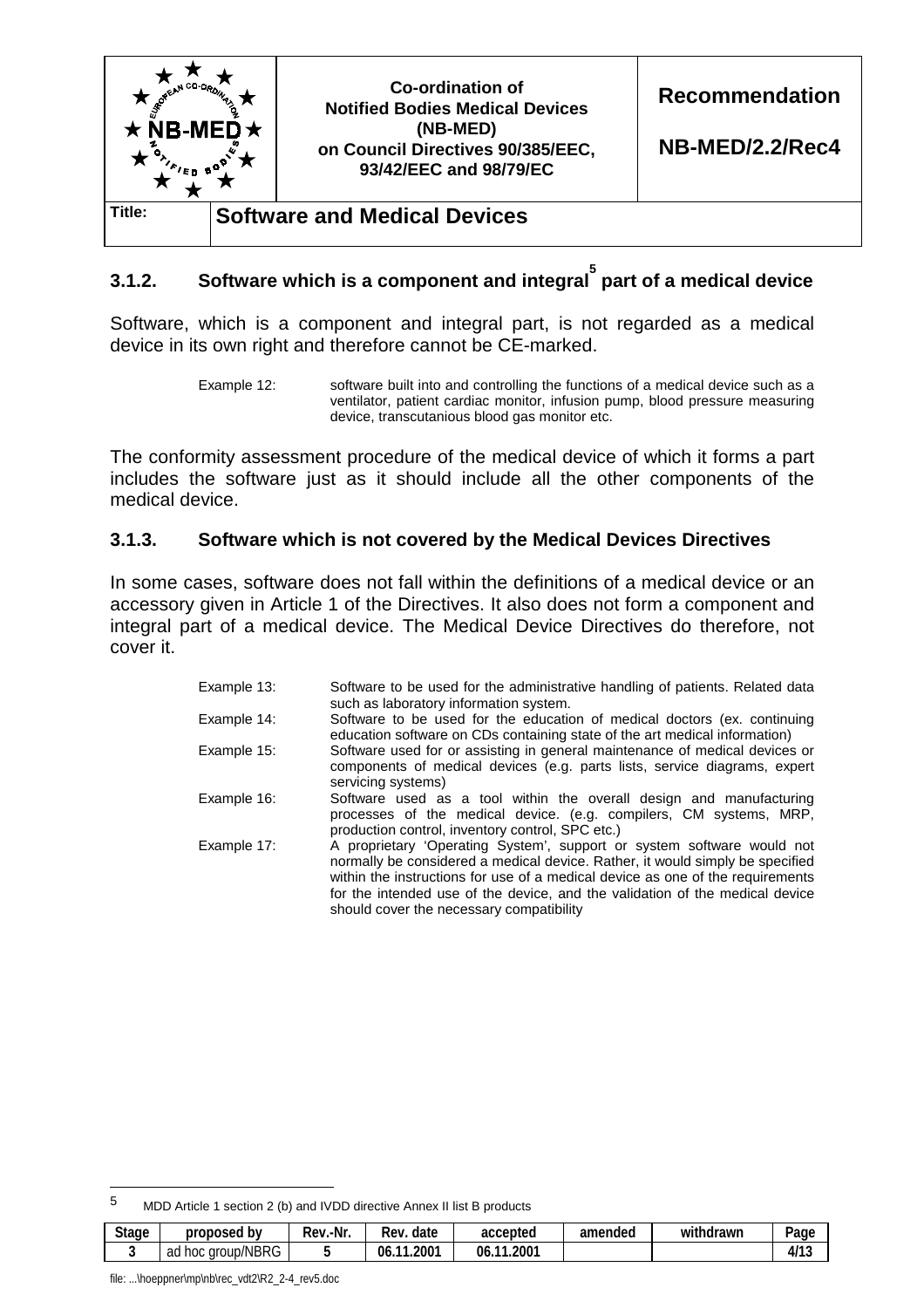

#### **3.2. Use of conformity assessment procedures**

# **3.2.1. Special considerations<sup>6</sup>**

The use of software as a medical device, as an accessory to a medical device or as a part of a medical device introduces a level of complexity, which means that systematic failures can escape practical accepted limits of testing.

Accordingly, traditional testing and assessment of the finished medical device is not, by itself, adequate to address the safety of a medical device based on software in full or in part.

Rather, the assessment requires that a process based on risk management and the use of a development methodology which includes the concept of software life-cycle is followed for the design of the software and that records of that process are established to support the safety of the medical device.

Therefore, a pure product related evaluation without consideration of the design process is not considered adequate.

Consequently, the use of some of the Conformity Assessment Procedures (CAP), as defined by the directives may be unsuitable for software.

#### **3.2.2. Objectives**

The manufacturer must ensure and declare that the product concerned meets the provisions of the directives, which apply to it.

The CAP selected by the manufacturer is a combination of annexes which should ensure that the following is achieved,

- that a development methodology based on the concept of development lifecycle for the product has been established involving all aspects of the requirements including planning, risk management, verification and validation.
- that procedures for document control and configuration management have been established.

6 See standards: EN 60601-1-4: 1996 MEDICAL ELECTRICAL EQUIPMENT - Part 1: General requirements for safety - 4. Collateral Standard: Programmable electrical medical Systems and

EN 60601-1-4: 1999 Am1 MEDICAL ELECTRICAL EN ISO 14971 (It should be noted that the standard EN 60601-1-4 is only harmonized to the AIMD and the MDD directives) and

| ISO/IEC 12119:1994 "Information technology – Software packages – Quality requirements and testing". |  |
|-----------------------------------------------------------------------------------------------------|--|
|-----------------------------------------------------------------------------------------------------|--|

| <b>Stage</b> | b٧<br>proposed          | .-Nr<br>-<br>Rev | date<br>Rev        | accepted            | amended | .<br>withdrawn | Page         |
|--------------|-------------------------|------------------|--------------------|---------------------|---------|----------------|--------------|
|              | group/NBRG<br>hoc<br>ad |                  | 2001<br>- 44<br>06 | .2001<br>06.<br>- - |         |                | FI4C<br>5/13 |

file: ...\hoeppner\mp\nb\rec\_vdt2\R2\_2-4\_rev5.doc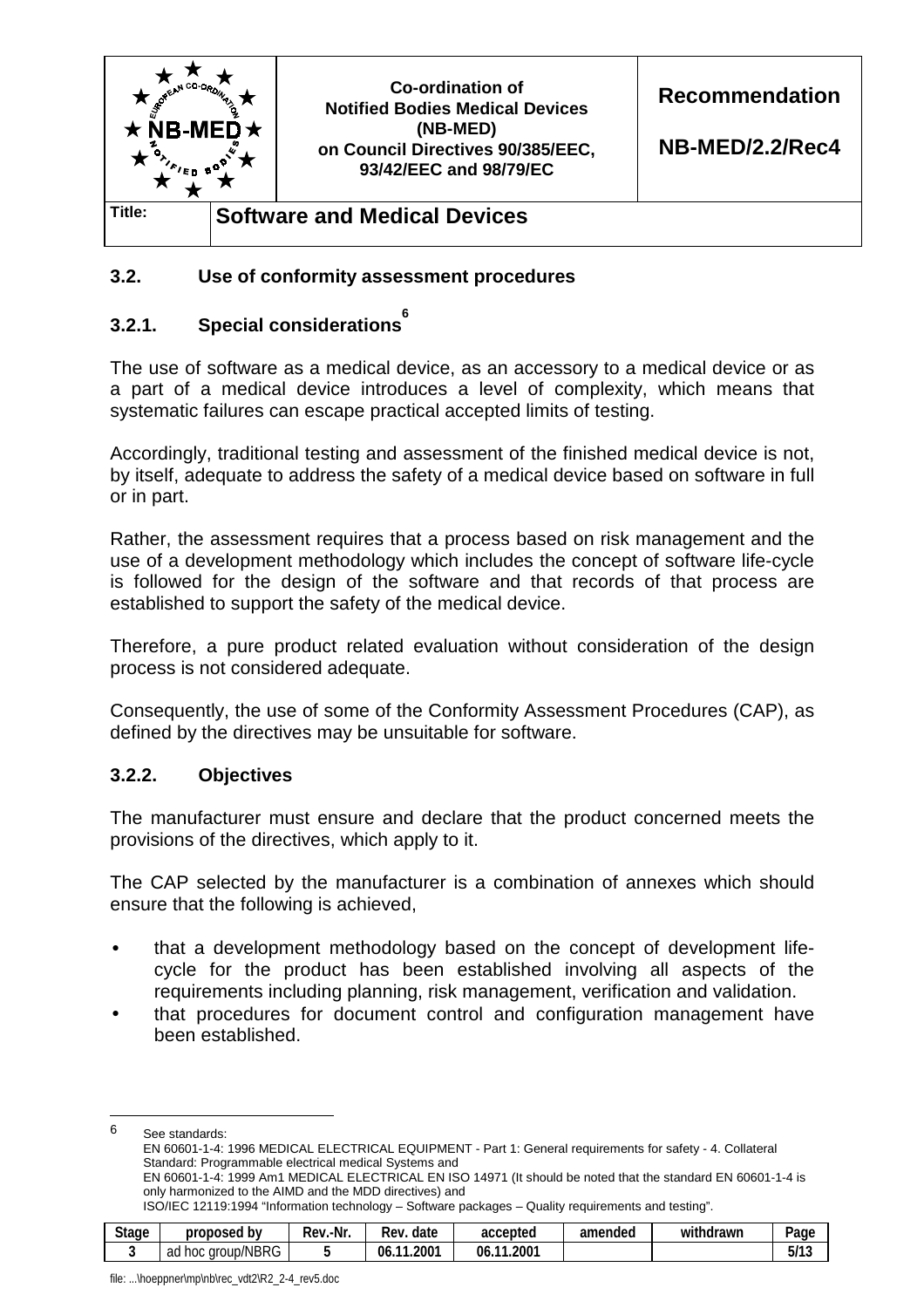

- that management responsibility, identification of software development personnel authority and resources for the design, risk management, verification and validation have been defined.
- control of combination between software versions and the intended hardware.

In the case of well-established products, introduced prior to the implementation of the Medical Devices Directives, certain documentation may not exist. See NB-MED Recommendations for CE marking of pre-MDD devices/established IVD-Devices<sup>7</sup>.

# **3.2.3. Use of Full Quality Assurance**

The objective of Full Quality Assurance is to ensure that the products concerned meet the provisions of the directive, which applies to them. This may include, in addition to procedures for design control etc., design examination of the product by the notified body in cases of higher risk devices.

#### **3.2.3.1. Quality system**

Whether software is regarded as a component and integral part of a medical device or is a medical device or accessory in its own right the same principles apply with regard to ensuring compliance to the Essential Requirements by using a quality system.

This can be achieved by adapting the full quality assurance system to the requirements for the development life-cycle of the software<sup>9</sup>.

This may involve special considerations for:

#### • **design control**

Development life cycle for the product should be defined based on a development methodology involving all aspects of the requirements including planning, risk management, verification and validation.

#### • **document control and quality records**

Procedures for document control and configuration management should be identified.

#### • **management responsibility**

9 Use of ISO 9000-3.

| <b>Stage</b> | proposed<br>b٧          | .-Nr.<br>Rev. | date<br>Rev.                    | accepted               | amended | withdrawn | Page          |
|--------------|-------------------------|---------------|---------------------------------|------------------------|---------|-----------|---------------|
|              | group/NBRG<br>ad<br>hoc |               | .200 <sup>7</sup><br>06.<br>- - | 2001.،<br>- - -<br>06. |         |           | 113<br>0/ I J |

<sup>7</sup> NB-MED Recommendations NB-MED/2.13/Rec1 "CE Marking of pre-MDD Devices" and NB-MED/2.13/Rec2 "CE Marking of established IVD-Devices"

<sup>8</sup> One way to achieve control of design and maintenance of software is to map the requirements from EN 60601-1-4 into the requirements of EN 46001.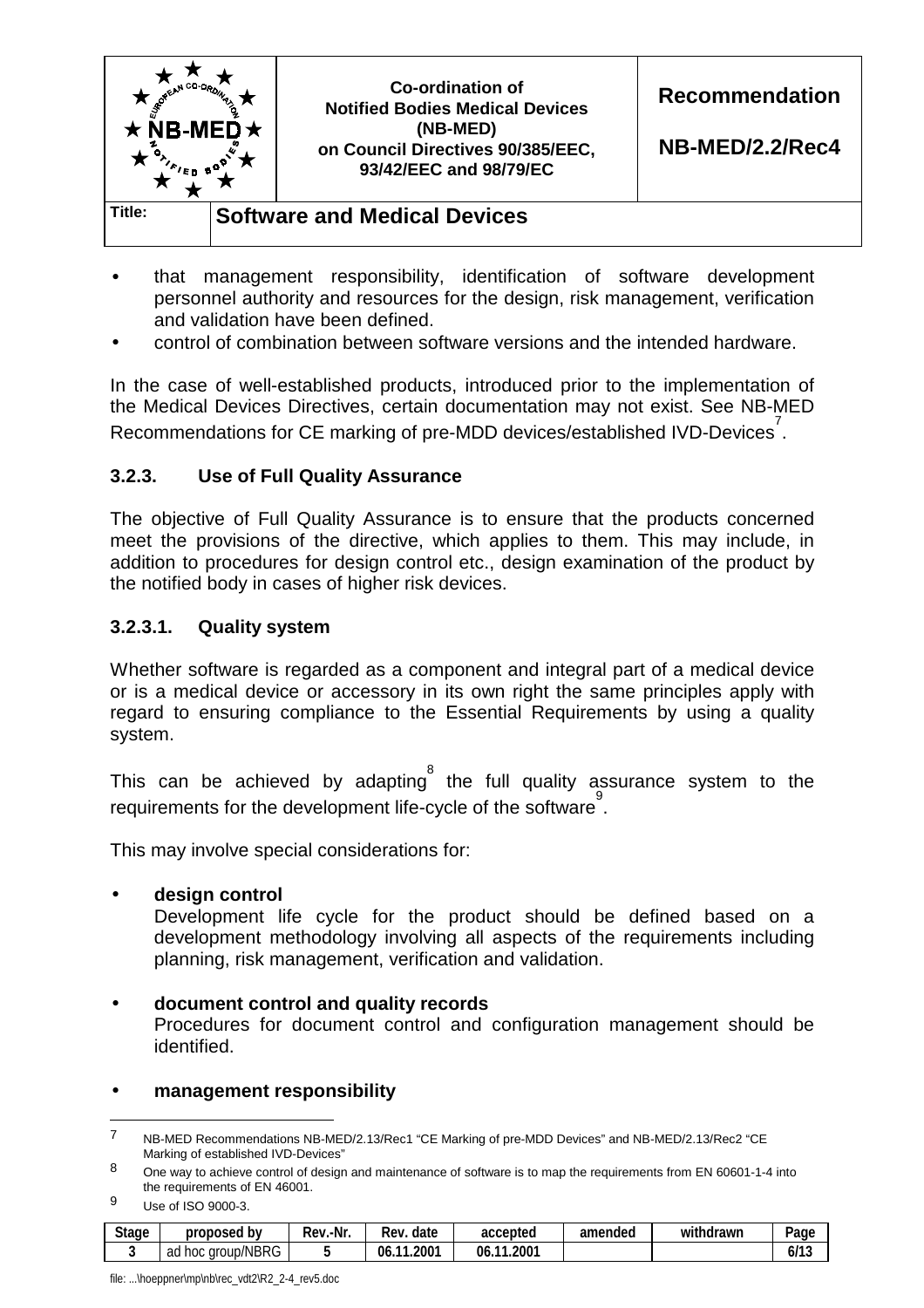

Identification of software development personnel authority and resources for the design, risk management, verification and validation should be defined.

#### • **control of combinations**

If the software is intended to be used in combination with other devices all aspects of the whole combination should be identification with a view to safety and intended purpose of the software.

#### **3.2.3.2. Design examination**

The design examination should include review of the quality records  $^{10}$  and documents produced by the manufacturer during the development life-cycle of the software. The review should ensure that all requirements have been achieved with respect to repeatability, reliability and performance of the software.

#### **3.2.4. Use of EC type-examination**

Type-examination should involve both review of records produced during the development life cycle (see above) and appropriate inspection and testing including but not limited to verification of the software configuration management system, the cyclic redundancy check code for the program or the program checksum. The review should ensure that all requirements have been achieved with respect to repeatability, reliability and performance of the software.

# **3.2.5. Use of Production Quality Assurance**

The objective of the Production Quality Assurance is to ensure that the products manufactured are in conformity with the type described in the EC type-examination certificate<sup>11</sup> or the technical documentation<sup>12</sup> of the product.

To reach this objective *"the manufacturer must ensure application of the quality system approved for the manufacture of the products concerned and carry out the final inspection,…"* 

As mentioned in paragraph 3.2.1 of the present recommendation, the final inspection of the product by it self is not adequate to ensure conformity to the type but the application of the quality system for the manufacture may be adequate under the conditions specified below.

<sup>12</sup> Section 6 Annex VII (MDD), Annex III, excluding section 6 (IVDD)

| <b>Stage</b><br>. . | proposed<br>b٧               | .-Nr<br>Rev. | -<br>date<br>Rev.           | accepted                        | amended | .<br>withdrawn | -<br>Page   |
|---------------------|------------------------------|--------------|-----------------------------|---------------------------------|---------|----------------|-------------|
|                     | /NBRG<br>aroup/<br>ad<br>hoc |              | $.200^{\circ}$<br>06<br>. . | 1.200 <sup>1</sup><br>06<br>-44 |         |                | 7112<br>ن ا |

file: ...\hoeppner\mp\nb\rec\_vdt2\R2\_2-4\_rev5.doc

<sup>10</sup> It is recommended to take advice from the harmonized standard EN 60601-1-4 and/or EN ISO 14971 Medical devices - Application of risk management to medical devices.

<sup>11</sup> Section 2 Annex III (MDD); Annex V (IVDD)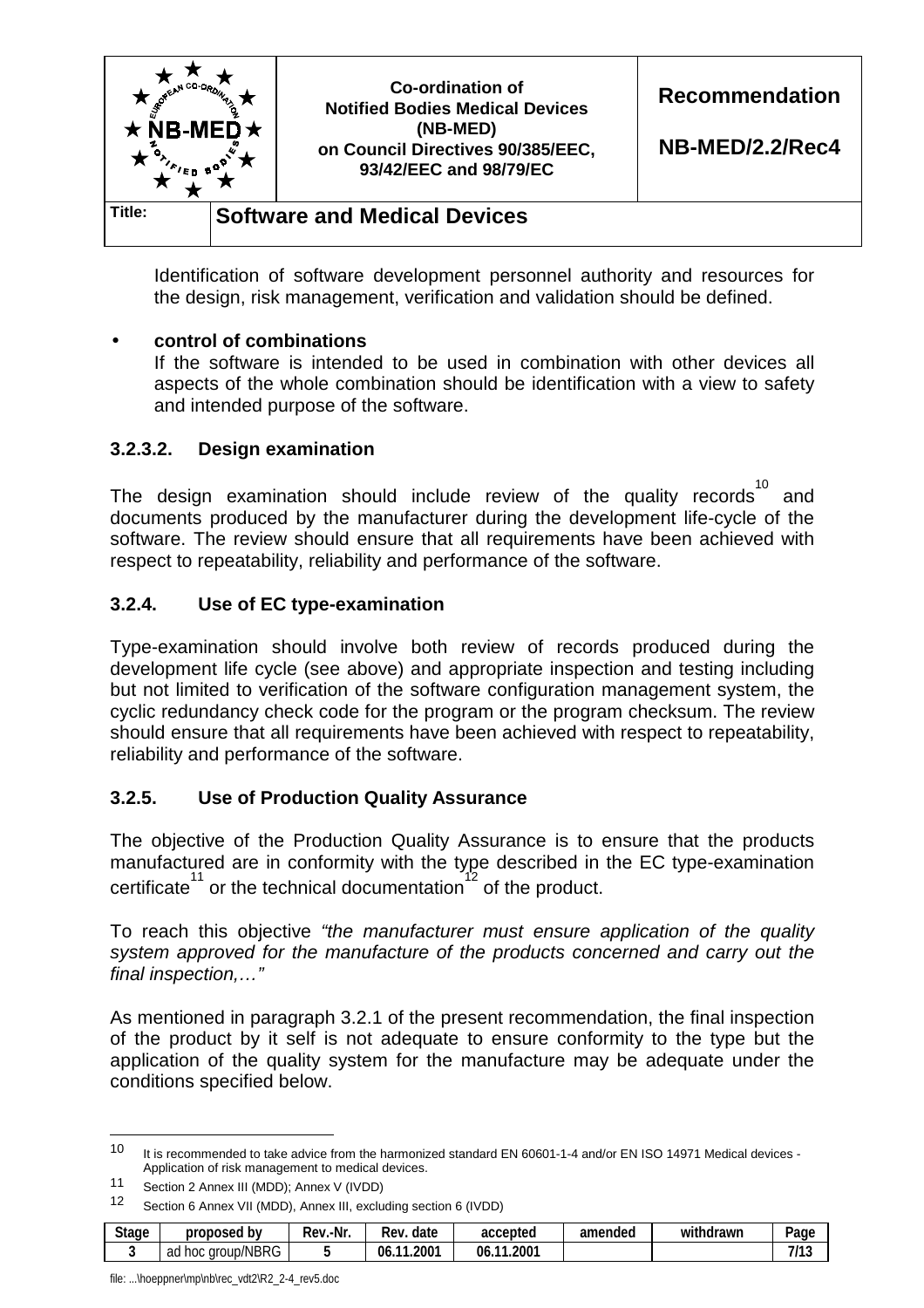

# **3.2.5.1.** Conformity with the technical documentation<sup>13</sup>

In cases where the quality system ensures conformity with the technical documentation, this combination seems less suitable unless adequate records from the design process according to the development life cycle approach can be made available for review.

This review may document:

- whether, during design control a development methodology including the concept of development life-cycle for the product has been defined involving to all aspects of the requirements including planning, risk management, verification and validation.
- whether, procedures for document control and configuration management have been applied during the design.
- whether identification of software development personnel authority and resources for the design have been identified by the management
- whether proprietary system and support software has been validated for the particular medical device application

However, if the manufacturer cannot make available the relevant documents for performing this review, the use of this CAP is not recommended.

# **3.2.5.2. Conformity with the EC type-examination certificate**

In cases where the quality system ensures conformity with EC type-examination certificate, information from the product documentation for the approved software, e.g. methods of manufacture envisaged, can be used for the development of the quality system.

In these cases this CAP seems suitable and is therefore recommended for use.

<sup>13</sup> For guidance on Technical Documentation see NB-MED Recommendation NB-MED/2.5.1/Rec 5 "Technical Documentation »

| <b>Stage</b> | proposed<br>b٧          | Rev.-Nr. | date<br>Rev          | accepted                       | amended | .<br>withdrawn | Paɑe          |
|--------------|-------------------------|----------|----------------------|--------------------------------|---------|----------------|---------------|
|              | group/NBRG<br>ad<br>hoc |          | .2001<br>-06.<br>- - | .2007<br>06.<br>$\overline{A}$ |         |                | 0112<br>נו וס |

file: ...\hoeppner\mp\nb\rec\_vdt2\R2\_2-4\_rev5.doc

l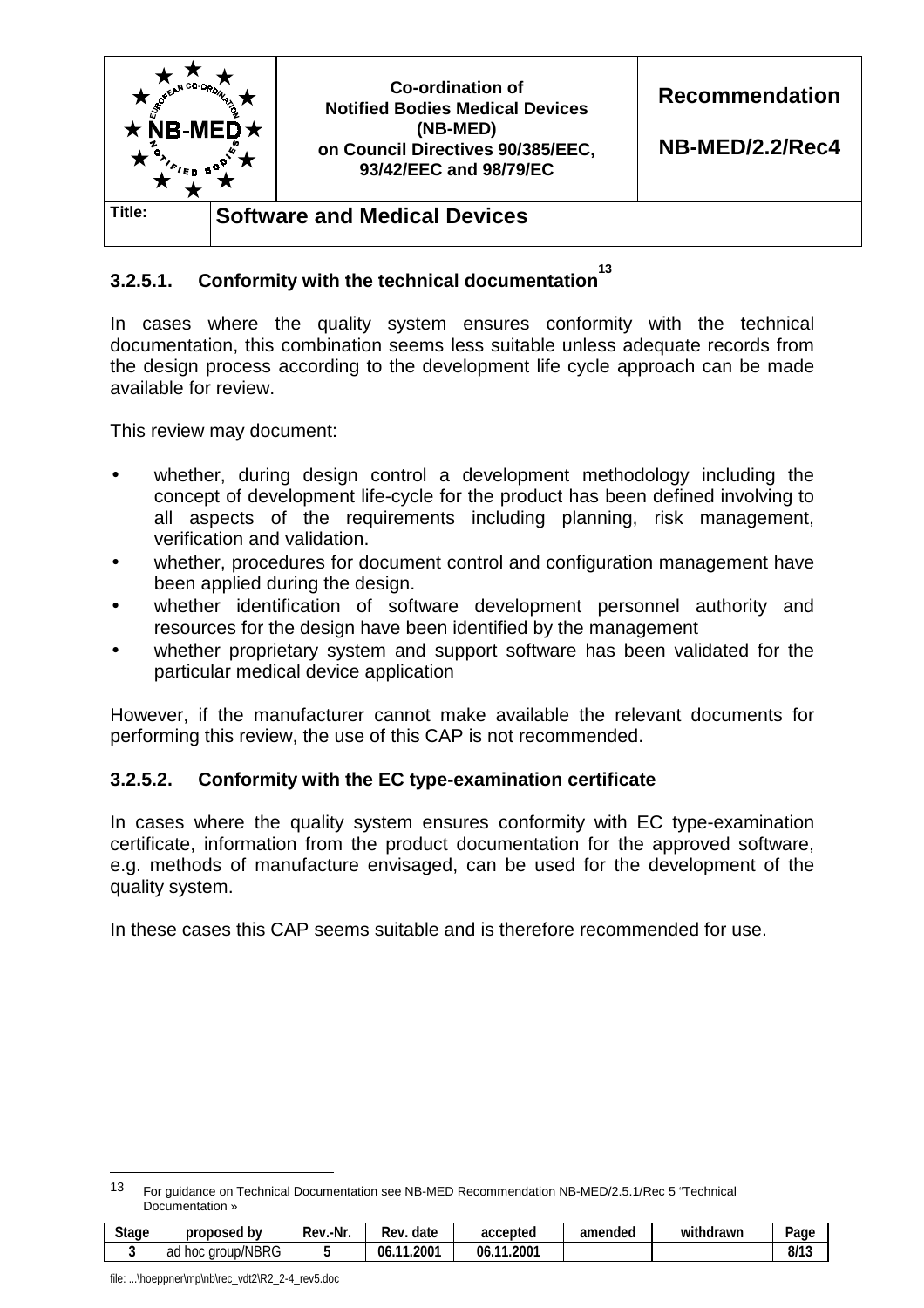

#### **3.2.6. Use of Product Quality Assurance**

The objective of the Product Quality Assurance is to ensure that the product manufactured conforms to the type described in the EC type examination certificate or the technical documentation of the product.

To reach this objective *"the manufacturer must ensure application of the quality system approved for the final inspection and testing of the product, as specified …"* 

As mentioned in paragraph 3.2.1 of the present recommendation, the final inspection and testing of the product is not adequate to ensure conformity to the type, as far as software are concerned.

Consequently, for software and with regard to the generally acknowledge state of the art, any CAP which is only based on the use of Product Quality Assurance is inadequate to reach the assigned objective and therefore not recommended.

#### **3.2.7. Use of EC Verification**

The objective of EC verification is to ensure that a product, which has been subject to the examination and test by the notified body, is in conformity with the type described in the EC type examination certificate or the technical documentation <sup>14</sup> of the product.

To reach this objective, *"the notified body must carry out appropriate examinations and tests in order to verify the conformity of the product with the requirements of the Directive, either by examining and testing every product as stated in section … or by examining and testing products on a statistical basis as specified in section …, as the manufacturer decides"* 

As mentioned in paragraph 3.2.1 of the present recommendation, the testing of the product is not adequate to ensure conformity to the type, as far as software is concerned. In addition, acting on a statistical basis is not adequate for identifying out systematic failures, which are specific to software.

Consequently, for software and with regard to the generally acknowledge state of the art, any CAP which is only based on the use of EC Verification is inadequate to reach the assigned objective and therefore not recommended.

<sup>14</sup> Section 6 Annex VII (MDD), Section 3 Annex III (IVDD)

| <b>Stage</b> | b٧<br>proposed       | .-Nr<br>-<br>Rev. | date<br>Rev       | accepted              | amended | .<br>drawn<br>withdi | Page           |
|--------------|----------------------|-------------------|-------------------|-----------------------|---------|----------------------|----------------|
|              | group/NBRG<br>ad hoc |                   | 2001<br>- -<br>06 | $.200-$<br>06.<br>- 4 |         |                      | 0/12<br>71 I J |

file: ...\hoeppner\mp\nb\rec\_vdt2\R2\_2-4\_rev5.doc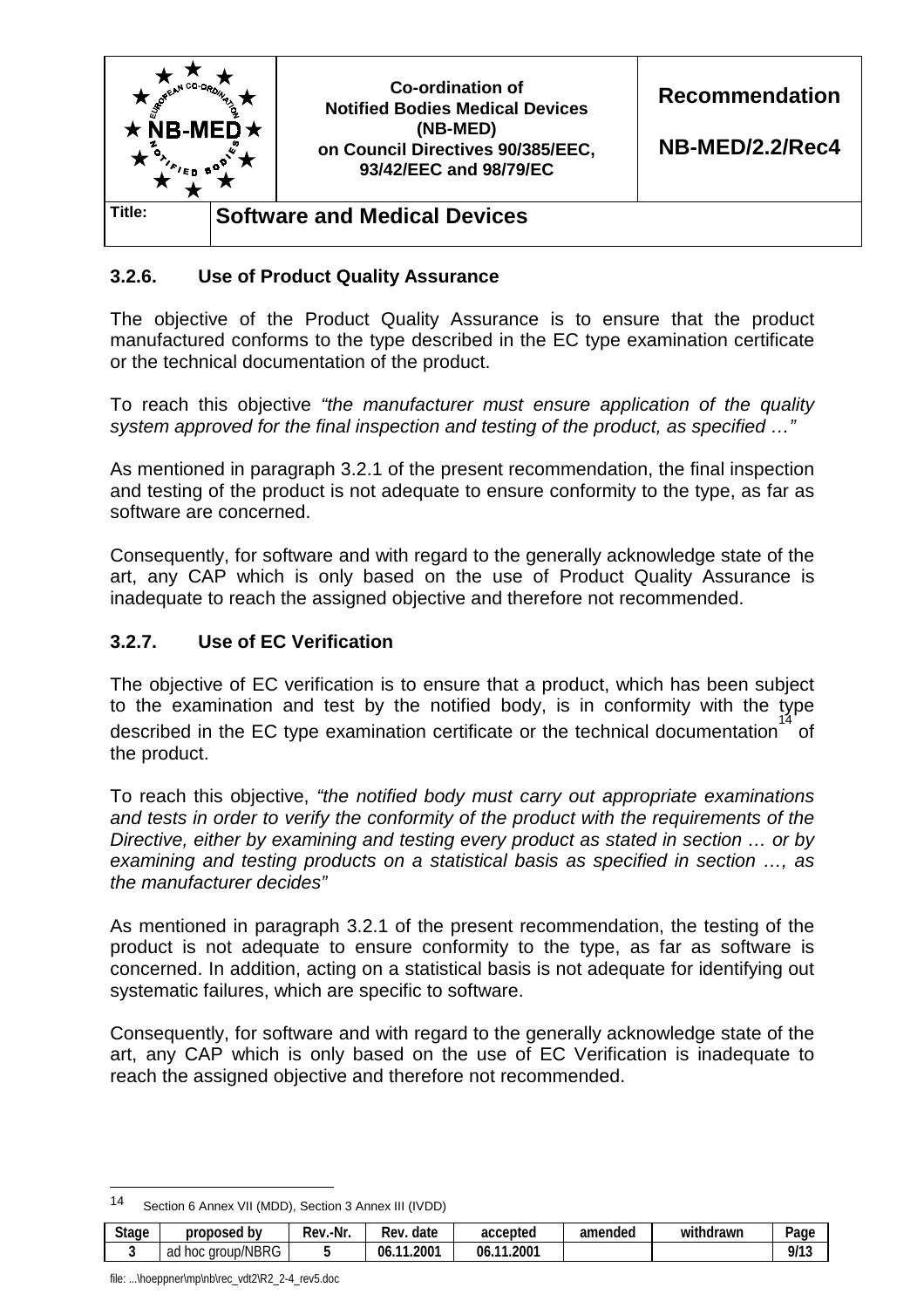

# **3.3. Practical Issues**

#### **3.3.1. Proprietary, support and system software**

Where proprietary, support and system software is used, the development life cycle documentation is not usually available to the manufacturer. The validation performed by the manufacturer is therefore limited to his particular application of that software.

#### **3.3.2. Control of software subcontractor**

If the manufacturer chooses to subcontract the software development process, he should demonstrate control over the process within the software life cycle.

Requiring the subcontractor to comply with the harmonized standards or any other appropriate standards and periodically assessing the compliance with the requirements imposed on the subcontractor may be one way of ensuring that the manufacturer has the necessary control.

<sup>15</sup><br>If design changes include software then the issues of reporting design changes<sup>15</sup> and updating certificate<sup>16</sup> may apply.

# **3.3.3. Changes to software 17**

If the software is changed compared to an earlier version, or if the intended use of the software is changed or if the platform where the software is intended to run is changed, or all, then the manufacturer should ensure that:

- the product after the changes is still in compliance with the Essential Requirements
- the changes have been documented<sup>18</sup> by means of the configuration management system
- the changes have been validated and approved
- if compatibility with (new) hardware, or existing software, or both are an issue it should be ensured that compliance has been achieved.
- reporting takes place with respect to the requirements for reporting substantial changes to the Notified Body if involved or if applicable to the Competent Authorities.

<sup>18</sup> Consultation with the harmonized standard EN 60601-1-4 is recommended.

| <b>Stage</b><br>. . | proposed<br>b٧                | .-Nr<br>Rev | -<br>Rev.<br>date    | accepted                         | amended | .<br>withdrawn | -<br>Page |
|---------------------|-------------------------------|-------------|----------------------|----------------------------------|---------|----------------|-----------|
|                     | /NBRG<br>aroup/<br>ad<br>-noc |             | $.200-$<br>06<br>. . | 1.200 <sup>7</sup><br>- 4<br>06. |         |                | 10/13     |

file: ...\hoeppner\mp\nb\rec\_vdt2\R2\_2-4\_rev5.doc

<sup>15</sup> See Ref. 7 (NB-MED Recommendation NB-MED/2.5.2/Rec2 " Reporting of design changes and changes of the quality system")

<sup>16</sup> See Ref. 6 (NB-MED Recommendation NB-MED/2.5.1/Rec4 " Content of mandatory certificates")

<sup>17</sup> See NB-MED Recommendation NB-MED/2.5.2/Rec1 "Subcontracting – QS related"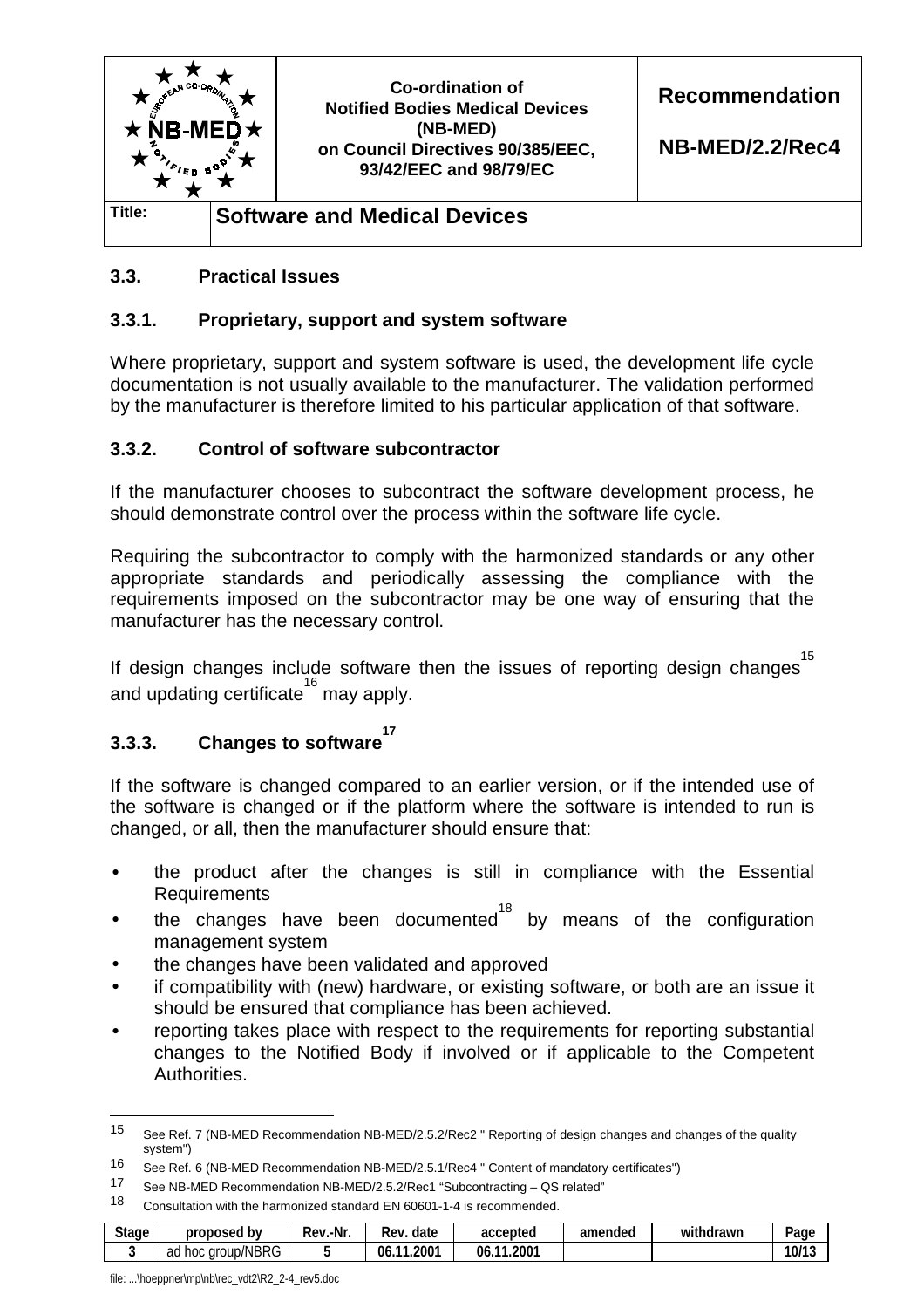

- the conformity assessment procedure is still applicable if the software change changes the risk class of the product.
- the configuration management is resulting in clear identification and control of software versions<sup>19</sup>.

Further guidance can be obtained from the NB-MED Recommendation NB-MED/2.5.2/Rec2 "Reporting of design changes".

# **3.3.4. Combinations of CE marked and non CE marked devices.**

The NB-MED Recommendation NB-MED/2.5.5/Rec2 "Combination of CE marked and non CE marked devices" applies as it is.

# **3.3.5. Affixing the CE marking**

Where the identification of the software is displayed on a monitor screen, a good means to comply with the directives<sup>20</sup> is to display the CE mark close to this identification.

Where software is submitted on a media it should be properly CE marked.

In addition the CE marking must appear on the appropriate accompanying documents.

<sup>20</sup> Medical Device Directive article 17.2, or Active Implantable Medical Device Directive article 12.1, or In Vitro Diagnostic Medical Device Directive article 16.2,

| <b>Stage</b> | proposed<br>. bv         | .-Nr.<br>kev.- | date<br>Rev.                   | accepted                          | amended | $\cdots$<br>withdrawn | Page                        |
|--------------|--------------------------|----------------|--------------------------------|-----------------------------------|---------|-----------------------|-----------------------------|
|              | group/NBRG<br>ad<br>hoc. |                | .200 <sup>1</sup><br>06<br>. . | 1.200 <sup>1</sup><br>- 44<br>06. |         |                       | 14117<br>. .<br>- 17<br>. . |

file: ...\hoeppner\mp\nb\rec\_vdt2\R2\_2-4\_rev5.doc

<sup>19</sup> Software versions may form part of the content of the certificate. Further guidance can be obtained from: NB-MED Recommendation NB-MED/2.5.1/Rec4 " Content of mandatory certificates" as regards the identification of software.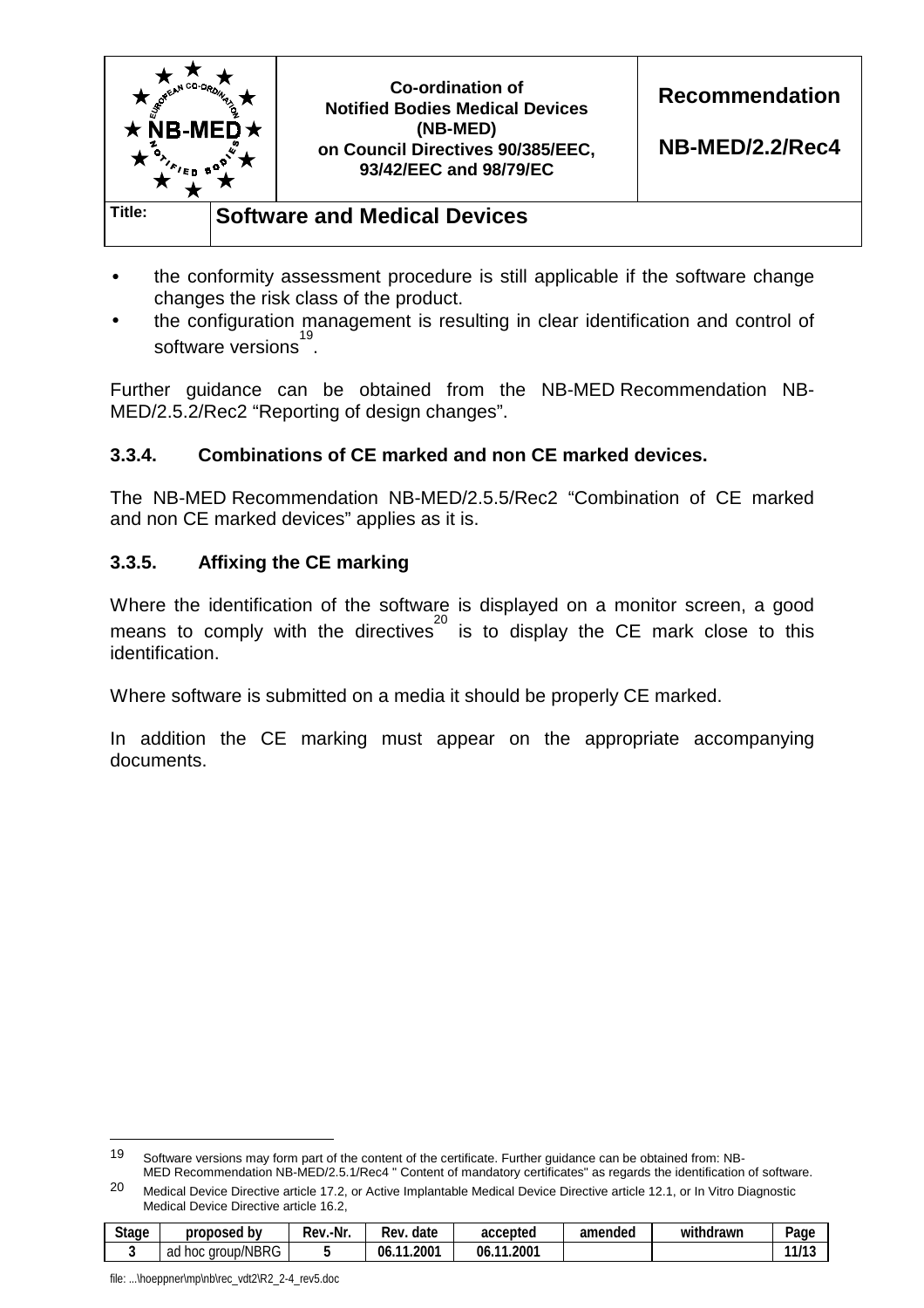

# **3.4. Explanation of terms**

| <b>Term</b>                             | <b>Explanation</b>                                                                                                                                                                                                                                                                                                                                                                                                                                                                                                                                                                                                                                                                                   |  |  |  |  |  |
|-----------------------------------------|------------------------------------------------------------------------------------------------------------------------------------------------------------------------------------------------------------------------------------------------------------------------------------------------------------------------------------------------------------------------------------------------------------------------------------------------------------------------------------------------------------------------------------------------------------------------------------------------------------------------------------------------------------------------------------------------------|--|--|--|--|--|
| <b>CAP</b>                              | Conformity Assessment Procedure (CAP)                                                                                                                                                                                                                                                                                                                                                                                                                                                                                                                                                                                                                                                                |  |  |  |  |  |
| configuration management                | The systematic procedures adopted to identify software items and control all<br>software changes in a product with respect to development, support,<br>upgrading, updating, revision and enhancement to the said software. It is<br>analogous to, and may be often related to, a hardware 'engineering control<br>system'.                                                                                                                                                                                                                                                                                                                                                                           |  |  |  |  |  |
| cyclic redundancy [check]<br>code (CRC) | A technique for error detection in data communications used to assure a<br>program or data file has been accurately transferred. The CRC is the result<br>of a calculation on the set of transmitted bits by the transmitter which is<br>appended to the data. At the receiver the calculation is repeated and the<br>results compared to the encoded value. The calculations are chosen to<br>optimise error detection. Contrast with check summation, parity check.<br>By incorporating the CRC code in the same software the method can also be<br>used as means for verifying the integrity of the software code when<br>transferred between electronic medias such as CD-ROM, Floppy Disks etc. |  |  |  |  |  |
| Manufacturer                            | For the explicit definition of this term see the text of the directives.<br>See Ref.1 Article 1,(f); Ref.2.Article1,(I) and; Ref.3, Article 1, (f)                                                                                                                                                                                                                                                                                                                                                                                                                                                                                                                                                   |  |  |  |  |  |
| <b>Software</b>                         | (1) A set of instructions processed by a state machine, which affect the<br>intended behaviour of a system.<br>(2) (ANSI) Programs, procedures, rules, and any associated documentation<br>pertaining to the operation of a system. Contrast with hardware.                                                                                                                                                                                                                                                                                                                                                                                                                                          |  |  |  |  |  |
| software platform                       | The environment in which the instructions of the software is executed. The<br>platform may include both the central processing hardware, the operation<br>system, firmware, BIOS (Basic input/output system) and the peripheral<br>equipment.                                                                                                                                                                                                                                                                                                                                                                                                                                                        |  |  |  |  |  |
| software development life<br>cycle      | Period of time beginning when a software product is conceived and ending<br>when the product ready for production. The software development life cycle<br>is typically broken into phases denoting activities such as requirements,<br>design, programming, testing, installation                                                                                                                                                                                                                                                                                                                                                                                                                    |  |  |  |  |  |
| software development<br>methodology     | (ANSI) A systematic approach to software creation that defines development<br>phases and specifies the activities, products, verification procedures, and<br>completion criteria for each phase.                                                                                                                                                                                                                                                                                                                                                                                                                                                                                                     |  |  |  |  |  |

| <b>Stage</b> | proposed<br>b٧                      | .-Nr<br>Rev. | date<br>Rev              | accepted             | amended | .<br>withdrawn | -<br>Page           |
|--------------|-------------------------------------|--------------|--------------------------|----------------------|---------|----------------|---------------------|
|              | MDDO<br>aroup/<br>ad<br>hoc<br>™BRG |              | ∩^^<br>- - -<br>06<br>ωυ | 1.2001<br>06.<br>-44 |         |                | $-1014$<br>↵<br>. . |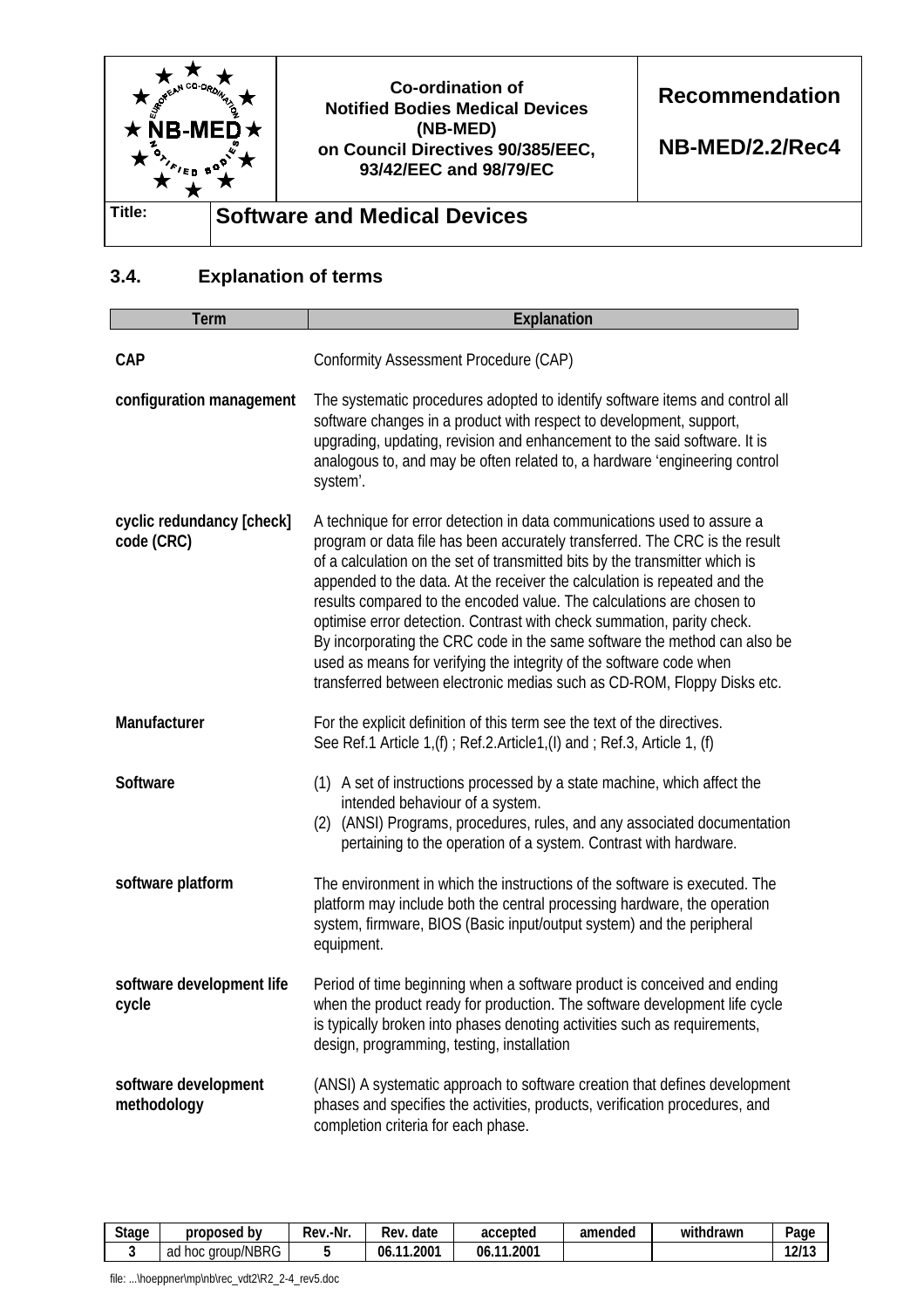

**Recommendation** 

**NB-MED/2.2/Rec4** 

**Title: Software and Medical Devices** 

| <b>Term</b>                     | <b>Explanation</b>                                                                                                                                                                                                                                                                                                                                                                                                              |  |  |  |  |  |
|---------------------------------|---------------------------------------------------------------------------------------------------------------------------------------------------------------------------------------------------------------------------------------------------------------------------------------------------------------------------------------------------------------------------------------------------------------------------------|--|--|--|--|--|
| software development<br>process | (IEEE) The process by which user needs are translated into a software<br>product. The process involves translating user needs into software<br>requirements, transforming the software requirements into design,<br>implementing the design in code, testing the code, and sometimes installing<br>and checking out the software for operational activities. Note: these activities<br>may overlap or be performed iteratively. |  |  |  |  |  |
| software life cycle             | (NIST), Period of time beginning when a software product is conceived and<br>ending when the product is no longer available for use. The software life<br>cycle is typically broken into phases denoting activities such as<br>requirements, design, programming, testing, installation and operation and<br>maintenance.                                                                                                       |  |  |  |  |  |
| support software                | (IEEE) Software that aids in the development and maintenance of other<br>software; e.g., compilers, loaders, and other utilities                                                                                                                                                                                                                                                                                                |  |  |  |  |  |
| system software                 | (1) (ISO) Application-independent software that supports the running of<br>application software.<br>(2) (IEEE) Software designed to facilitate the operation and maintenance of<br>a computer system and its associated programs; e.g., operating<br>systems, assemblers, utilities. Contrast with application software. See:<br>support software.                                                                              |  |  |  |  |  |
| <b>Updating</b>                 | Refreshing the list of intended features in a software offering. This may<br>include additions to intended use, reductions in intended use, applicability to<br>new hardware platforms, addition of communications functions, networking.<br>All these type of changes should require co-ordination with the Notified body.                                                                                                     |  |  |  |  |  |
| Upgrading                       | Synonymous with updating                                                                                                                                                                                                                                                                                                                                                                                                        |  |  |  |  |  |

| <b>Stage</b><br>. . | b٧<br>proposed                     | .-Nr<br>Rev | Rev<br>date        | accepted            | amended | .<br>withdrawn | Page  |
|---------------------|------------------------------------|-------------|--------------------|---------------------|---------|----------------|-------|
|                     | /NBRG<br>ำก<br>hoc<br>aroup/<br>au |             | .2007<br>- -<br>06 | .2001<br>06.<br>. . |         |                | 13/13 |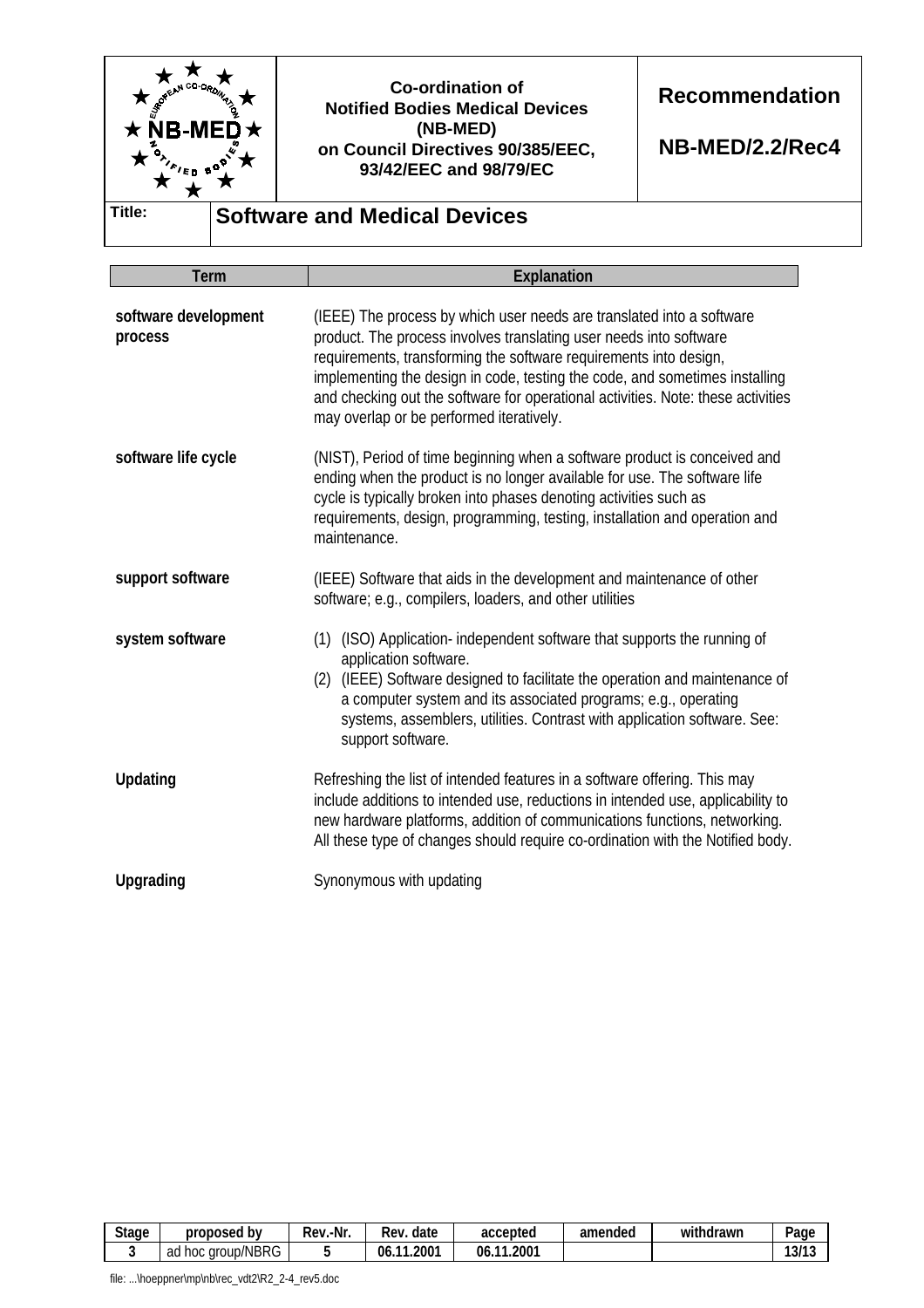

**Rev. 1.0** Notified Body Recommendation Meeting, Berlin, 4 to 5 September 2000

- First draft presented by Robert Virefléau
- Work group defined. Poul Schmidt-Andersen elected convener

#### **Rev. 2.0** Notified Body Meeting, Brussels, 8 November 2000

- Updated draft submitted (e-mail) to working group (WG) end of October 2000
- Updated draft reviewed at meeting 8 November 200. Discussion about "embedded" and stand alone "software".
- Agreed changes to document from the meeting picked-up by David Barrows
- **Rev. 2.1** Copenhagen 11 November 2000
	- Document partly updated by convener.
	- E-mailed to David Barrow, UK for incorporation of notes from WG meeting.

#### **Rev. 2.2** Copenhagen 23 November 2000

- Document received, updated by David Barrow.
- Document disseminated to WG members.

#### Notified Body Recommendation Meeting, Brussels 1 December 2000

- Document rev 2.2 reviewed by taskforce
- **Rev. 2.3** Copenhagen 8 January 2001
	- Document updated by convener based on input from Brussels meeting 1 December 2000. This has among other things resulted in:
		- Deleting of the paragraph: "Issues addressed in the present recommendation"
		- Emplaning that the use of harmonized standards is voluntary
		- Written input from CIBEC and AMTAC has been taken into consideration, but not always followed.
		- The use of Product Quality Assurance (e.g. MDD, Annex VI) suggested not to be recommended as a viable conformity assessment procedure.
	- Document disseminated to WG members.

Notified Body Recommendation Meeting, Brussels 10 January 2001

- Document rev 2.3 reviewed by taskforce
	- Major revision of section "Use of assessment procedure" suggested.

| -Nr.<br>Rev. | Rev. date               | accepted                                | amended | withdrawn |
|--------------|-------------------------|-----------------------------------------|---------|-----------|
|              | $.200-$<br>$-11$<br>06. | .2001<br>06<br>$\overline{\phantom{a}}$ |         |           |

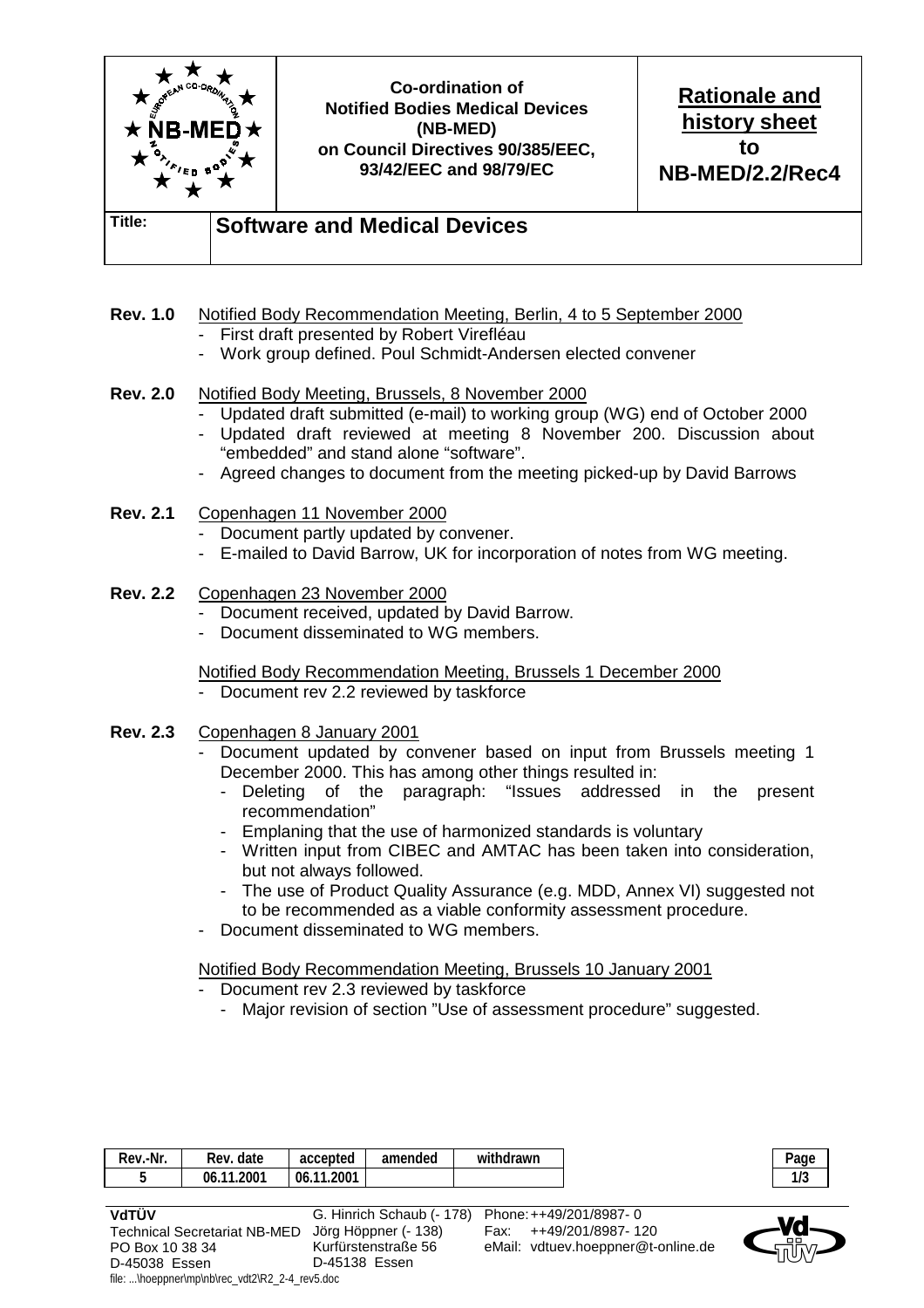

**Rationale and history sheet to NB-MED/2.4/Rec4**

#### **Rev. 2.4** Copenhagen 6 February 2001

- Document updated by convener based on input from Brussels meeting 10 January 2001
- Document disseminated to WG members.

#### Notified Body Recommendation Meeting, Brussels 7 February 2001

- Document rev 2.4 reviewed by taskforce
	- Major revision of section "Use of assessment procedure" accepted by task force.
	- Document revised during meeting to become 2.5 by fine tuning the language. New draft disseminated to members during meeting

#### **Rev. 2.5** Copenhagen 12 February 2001

- Document updated by convener based on further inputs from Brussels meeting 7 February 2001
	- "Table of Content" removed.
	- All footnotes revised
	- Update of explanation of terms
- Document disseminated to WG members and NB-MED secretariat
- **Rev. 3.0** Brussels 7 March 2001
	- Rev. 2.5 not accepted at NBRG meeting 5 March in Brussels because of lack of rationale for the examples and reservations with respect to the stated cooperation between manufacturer and notified body and control of subcontractor. Document partly updated based on these inputs after the plenary NB-MED meeting. Then submitted to industry representative David Barrow (EUCOMED) to be updated with respect to his notes taken during the meetings.
- **Rev. 3.1** Copenhagen 20 April 2001
	- Document updated by convener based on received inputs since Brussels meeting 7 March 2001
		- "Explanation of terms" extended
		- Introduction of the concepts of configuration management, development methodology and software platform
	- Document disseminated to WG members and NB-MED secretariat
- **Rev. 3.2** Copenhagen 23 May 2001
	- Document updated by convener based on received inputs since Brussels meeting 3 May 2001. This meeting did not review the document to its end. Section 3.3 and onward was not discussed. Consequently a new meeting end of May was agreed.
	- Document disseminated to WG members and NB-MED secretariat

| -Nr.<br>Rev. | Rev. date  | accepted              | amended | withdrawn | Page       |
|--------------|------------|-----------------------|---------|-----------|------------|
|              | 06.11.2001 | 1.2001<br>06.<br>$-1$ |         |           | יו ה<br>4. |